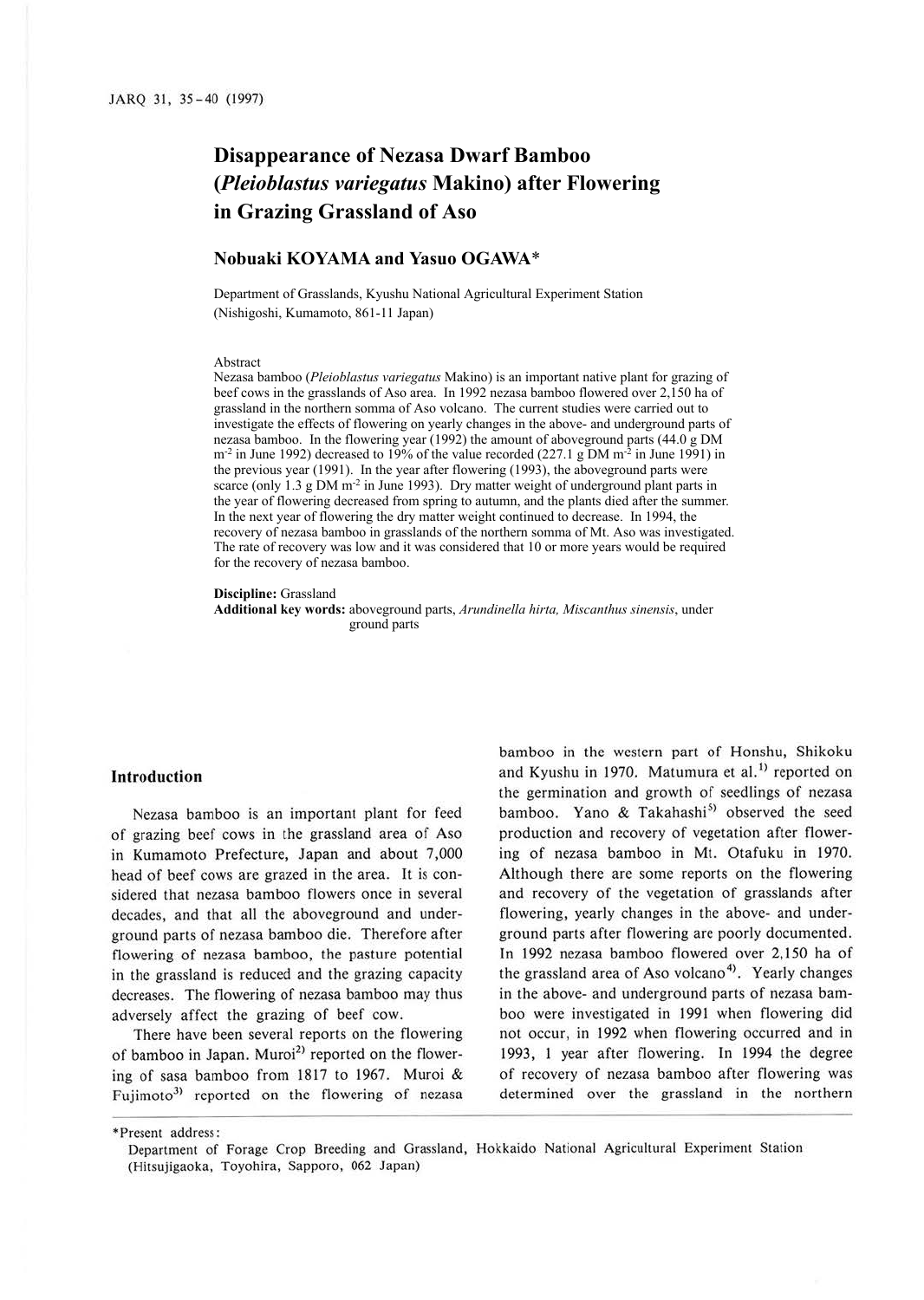somma of Mt. Aso.

The present study was carried out to investigate the effect of flowering of nezasa bamboo on the yearly changes in the above- and underground parts by comparing the data collected during the 3-year period and the state of recovery of nezasa bamboo after flowering.

## **Materials and methods**

# *I) Yearly changes of aboveground and underground parts*

Investigations were conducted over a 3-year period (1991-1993) in the grassland of Nishiyunoura in the northern somma of Aso volcano in Kumamoto Prefecture. Altitude of the grassland is 920 m, annual mean temperature was  $11.3^{\circ}$ C and annual mean rainfall was 3,047 mm. Dominant species in the grassland were nezasa bamboo, *Arundinella hirta*  (Thunb.) C. Tanaka and *Miscanthus sinensis*  Anderss. Flowering of nezasa bamboo occurred in 1992.

Grazing cows consisted of Japanese Brown and crossbreed (Japanese Brown x Holstein). Yearly total number of grazed cows per ha was 96.5, 43.4 and 44.2 in 1991, 1992 and 1993, respectively. The herbage was cut off every month as well as before and after grazing by drawing a quadrate  $(0.5 \times 0.5 \text{ m})$ at the ground level. The cut herbage was separated into nezasa bamboo, *A. hirta,* **M.** *sinensis* and other plants. Underground plant parts of herbage (0.25  $\times$  0.25 m and 0.25 m deep) were taken from the grassland in April, August and November, washed to remove soil, and separated into nezasa bamboo and other plants. These samples were dried for 48 h at 70°C, and the dry matter (DM) weight of the samples was measured.

#### *2) Recovery of nezasa bamboo*

In 1994, the second year after flowering, the recovery of nczasa bamboo was investigated in 16 locations in grasslands in the northern somma of Mt. Aso. The line method was used to measure the degree of recovery. A 40 m ruler was put on the grassland, and the number of nezasa bamboos was counted at 10 cm intervals along the ruler. The degree of recovery (DR) was expressed by the equation ;

$$
DR = number of \tnezasa \t{bamboos/400, \ldots (1)}
$$

When nezasa bamboos were not detected, DR was O. When nezasa bamboos completely recovered, DR value was 1. As a result, DR increased from 0 to 1.



Fig. 1. Yearly changes in number of heading and non-heading culms of nezasa bamoo from 1991 to 1993





## **Results**

# *I) Yearly changes of aboveground and underground parts*

In winter all the leaves and culms of nczasa bamboo in the Aso area die due to the cold temperature. In spring new leaves and culms emerging from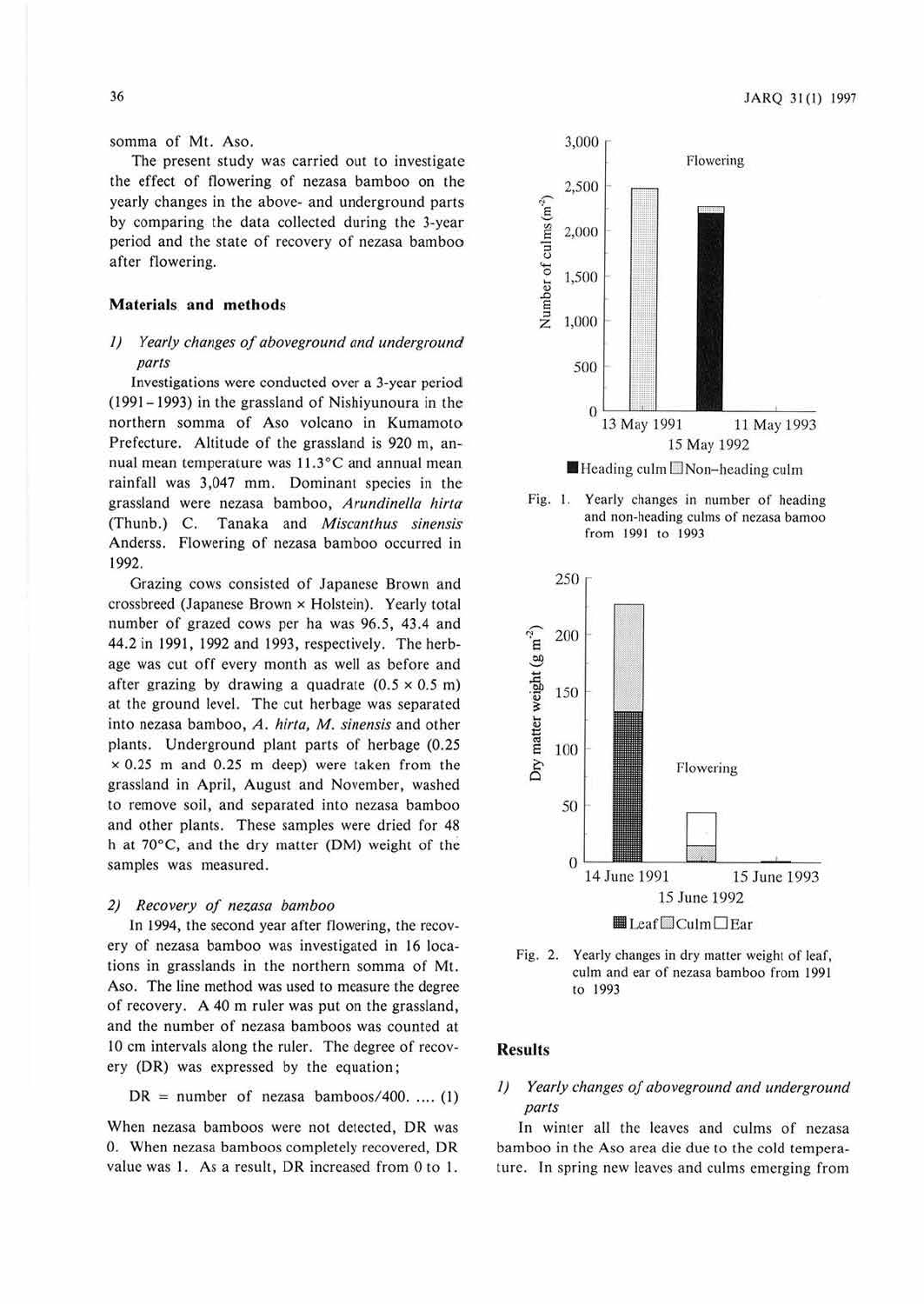rhizomes grow in summer, and in late autumn all the leaves and culms die again due to the cold temperature. However, the rhizomes do not die in winter.

There were differences in the growth of the aboveand underground parts of nezasa bamboo before and after flowering. Yearly changes in the number of heading and non-heading culms are shown in Fig. I. In 1991, the year without flowering, the number of heading culms was 0  $m^{-2}$  and of non-heading culms  $2,473$  m<sup>-2</sup>. In 1992, the year of flowering, a large number of heading culms and a small number of non-heading culms emerged directly from the rhizomes in spring. Number of heading culms was 2,204 m<sup>-2</sup> and of non-heading culms  $74 \text{ m}^{-2}$ . In 1993, I year after flowering, there were few heading and non-heading culms. Number of heading culms was  $2 \text{ m}^{-2}$  and of non-heading one  $0 \text{ m}^{-2}$ .

Yearly changes in the dry matter weight of the aboveground parts (total weight of leaves, culms and ears) arc shown in Fig. 2. ln June 1991 the value was 227.1 g DM  $m^{-2}$ . However, in June 1992, year of flowering, the dry matter decreased, with a value of only 44.0 g DM  $m^{-2}$ . The dry matter weight of the aboveground parts in ihe year of flowering decreased by 19% of that in the previous year. In. June 1993, the dry matter weight was lower, only  $3.1 \text{ g} \text{ DM} \text{ m}^{-2}$ .

The weight of leaves (Fig. 2) was 132.4 g DM  $m^{-2}$  in June 1991, but 1.0 g DM  $m^{-2}$  in 1992. The leaf weight in 1992 was only 1% of that in 1991. In 1993 the weight was low.

Yearly changes in the underground parts are depicted in Fig. 3. Dry matter weight of underground parts was 1,609 g DM  $m^{-2}$  in November 1991, but in 1992, the dry matter weight decreased from spring <sup>10</sup>autumn, and most of the underground parts died after summer. Therefore live dry matter weight in November was  $24 g$  DM  $m^{-2}$  in contrast to dead dry matter weight 950 g DM  $m^{-2}$ . In 1993 the live parts died and since the dry matter weight of the underground parts decreased, dead dry matter weight in November was 540 g DM  $\text{m}^{-2}$  and live parts were not found.

The dry matter weight of other dominant plants, i.e. *M. sinensis* and *A. hirta*, increased in the years of flowering and after flowering of nezasa bamboo (Fig. 4). However, the total dry matter weight increase of these 2 plants did not compensate for the decrease of that of nezasa bamboo.

Plates I and 2 show the condition of the grassland in 1991 and 1993, respectively. In June 1991 there was a large amount of nezasa bamboos and



Fig. 3. Yearly changes in dry matter weight of underground parts of nezasa bamboo from 1991 10 1993





grazing started. In June 1993 nezasa bamboos were not found and since the herbage mass was also small, grazing started I month later from July. However, in August the steep slope was eroded by the trampling of cows and consequently grazing could not continue.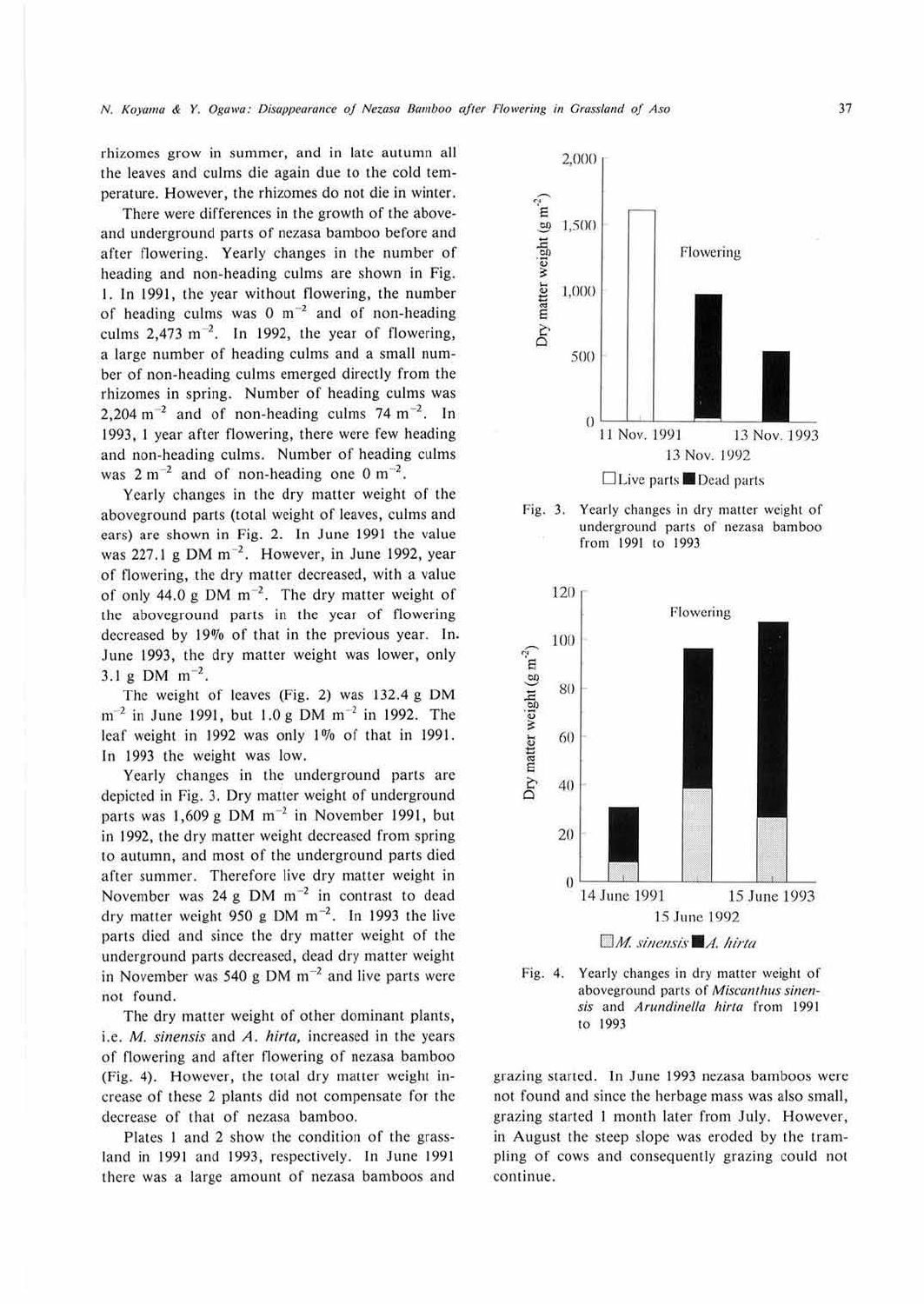

Plate I. Condition of the grassland in the year before flowering of nezasa bamboo (June 1991)



#### Plate 2.

Condition of the grassland in the year after flowering of nezasa bamboo (June 1993)

#### *2) Recovery of nezasa bamboo*

In 1994 the degree of recovery (DR) of nezasa bamboo over the grassland of the northern somma of Mt.. Aso was determined. Small nezasa bamboos, which may grow from seed, were observed. The degree of recovery is depicted in Fig. *5.* The highest DR value was 0.41. However, in 12 of the observed 16 locations. the DR value was less than 0.1. Furthermore nezasa bamboos were not found in 2 locations. These observations indicate that the rate of recovery was low.

## **Discussion**

Many theories have been put forward to explain the cause of flowering of nezasa bamboo, including weather conditions (i.e. low temperature or drought),

poor nutrition, decrease of nitrogen content, increase of carbon content and increase of C/N ratio in nezasa bamboo. Another theory is that flowering occurs in cycles.

In March 1990 nezasa bamboos were transferred from the Aso area to Nishigoshi town with a warm climate (80 m above sea level and mean annual temperature of 15.5°C, mean annual rainfall of 2,004 mm). The transplamed nezasa bamboos also flowered in 1992. Since drought did not occur in the Aso area and Nishigoshi town from 1990 to 1992, low temperature and drought were not the cause of flowering. To investigate the role of nutrition, decrease of nitrogen content and increase of C/N ratio, the nitrogen content of nezasa bamboos grown in 1990 and 1991 was analyzed. Nitrogen contents of leaves, culms and underground parts in 1991 were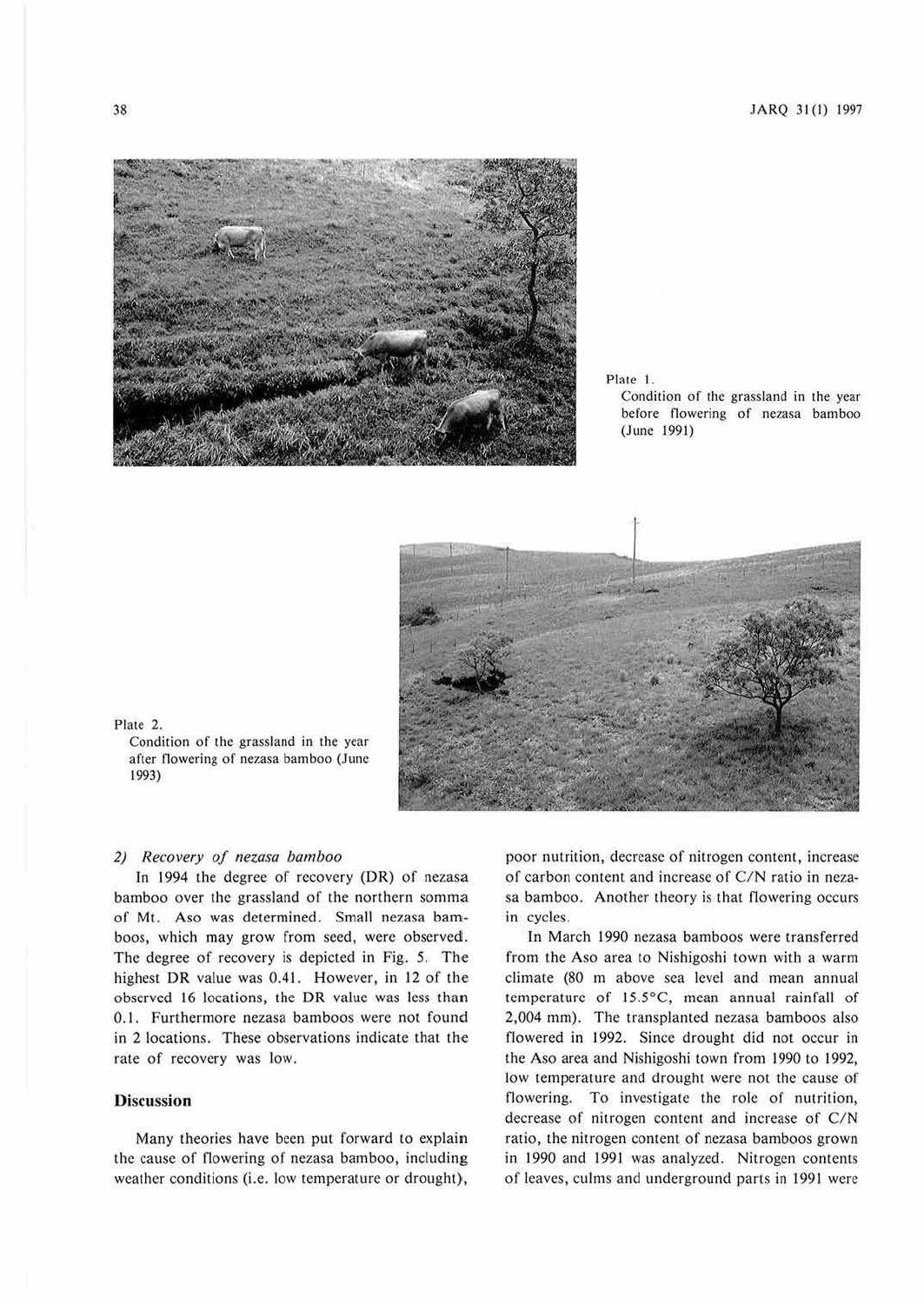

Fig. 5. Degree of recovery (DR) of nezasa bamboo over grassland of northern somma of Aso in 1994

When nezasa bamboo was not found, DR value was 0. When nezasa bamboo completely recovered, DR value was 1.

higher than in 1990. Therefore, it was considered that nutrition factors, decrease of nitrogen content and increase of C/N ratio associated with the decrease of the nitrogen content, were not involved in the promotion of flowering. Since the carbon content. in nezasa bamboo was not analyzed in this study. it could not be confirmed whether the increase of the C/N ratio due to the increase of the carbon content caused flowering. As for the cycle theory, since there are no detailed records of flowering in the Aso area, the theory could not be verified.

In the year before flowering, grazing started in June, because there was a large amount of herbage (Fig. I, Plate I). However, in the years of flowering

and after flowering, grazing could not start in June due to the small amount of herbage (Fig. 2, Plate 2). Therefore, grazing started I month later, from July. ln the summer of the year of flowering the steep slope was eroded by the trampling of cows, which may be due to the death of underground parts of nezasa bamboo and beef cows could not be grazed after the summer. As a result, in the years of flowering and after flowering, 1he grazing period became shorter and the grazing capacity was reduced.

Nezasa bamboo produced a large number of seeds in 1992. Otaki & Nasu<sup>4)</sup> counted the number of seeds and determined the germination percentage. The number of seeds was  $1,037 \text{ m}^{-2}$  and the germination